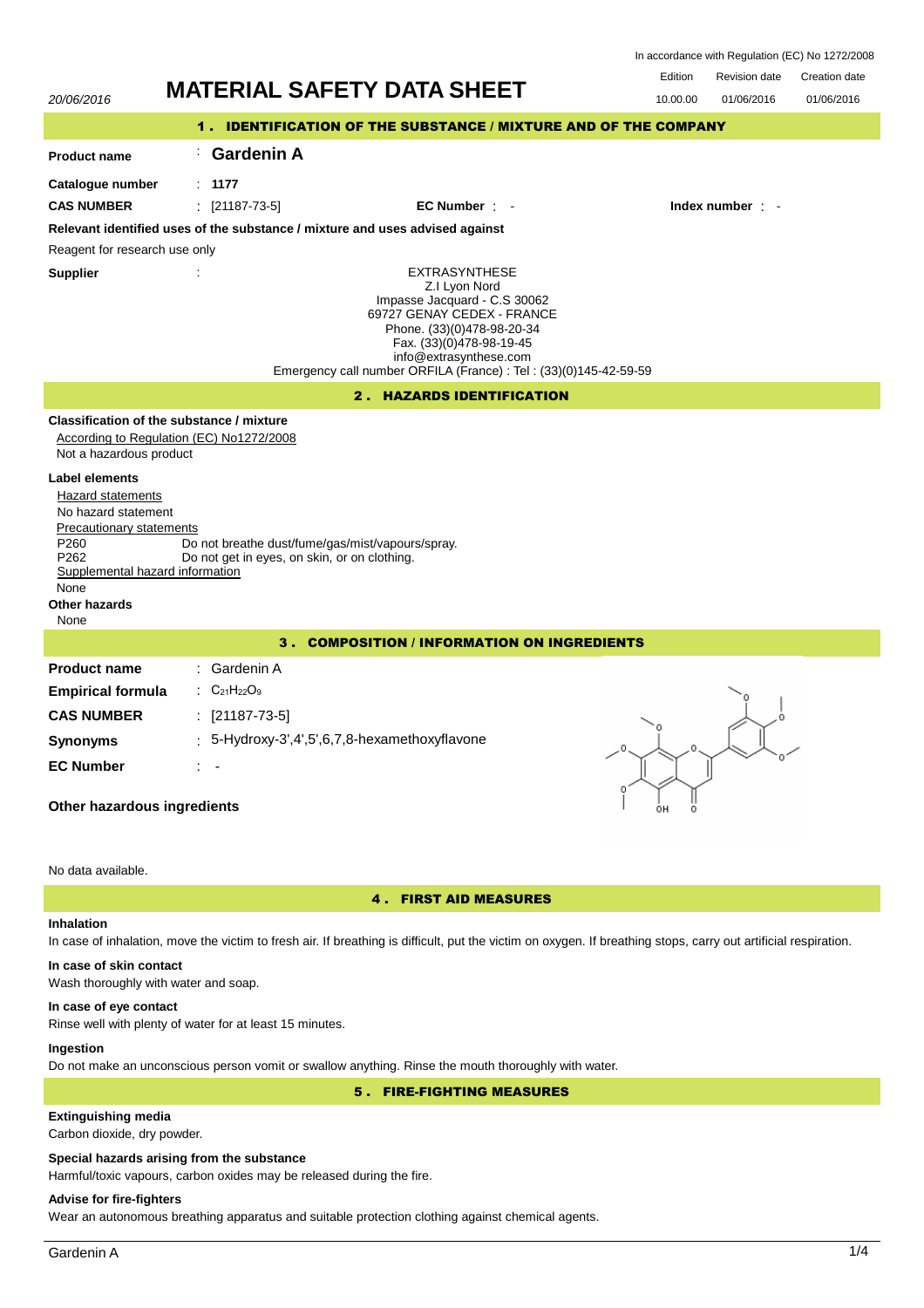#### 6 . ACCIDENTAL RELEASE MEASURES

#### **Personal precautions**

Use personal protective equipment. Evacuate the personnel from the contaminated zone. Ensure adequate ventilation.

## **Environnemental precautions**

Keeping away from drains, surface and ground waters.

#### **Methods and materials for containment and cleaning up**

Clean up without creating dust and place in adapted and sealed containers for elimination. Wash the contaminated aera with water and soap. Confine washing water and dispose of it complying with the local regulations. After cleaning, quickly eliminate traces of water with a product absorbing liquids (for example : sand, sawdust, universal binder, Kieselguhr).

## 7 . HANDLING AND STORAGE

## **Precautions for safe handling**

Avoid formation of dust. Avoid contact with skin and eyes. During handling, wear suitable personal protective equipment (see section 8). Follow the normal measures for preventive fire protection.

**Specific handling** No data available.

**Specific end use(s)**

## No data available

#### **Conditions for safe storage, including any incompatibilities**

Store in a cool well-ventilated place. Keep container tightly closed in a dry place away from light.

Store at <+8°C

## 8 . EXPOSURE CONTROL/PERSONAL PROTECTION

## **Respiratory protection**

Wear imperatively an appropriated mask/respirator, tested and approved by standards such as NIOSH (US) or CEN (EU).

#### **Hand protection**

Handle with protective gloves. The selected gloves have to satisfy the specifications of EU Directive 89/686/EEC and the standard EN 374 derived from it.

## **Eye protection**

Wear safety glasses.

## **Skin protection**

Wear suitable protective clothing according to the quantity and the level of activity of the substance at the workplace.

| 9.                                                    | <b>PHYSICAL AND CHEMICAL PROPERTIES</b> |  |  |
|-------------------------------------------------------|-----------------------------------------|--|--|
| Information on basic physical and chemical properties |                                         |  |  |
| Physical state                                        | : Powder                                |  |  |
| Color                                                 | : Yellow                                |  |  |
| Solubility in                                         | : Ethyl alcohol (Soluble)               |  |  |
| Melting point                                         | : No data available.                    |  |  |
| Initial boiling point                                 | : No data available.                    |  |  |
| Flash point                                           | : No data available.                    |  |  |
| рH                                                    | : No data available.                    |  |  |
| Partition coefficient: n-octanol/water                | : No data available.                    |  |  |
| Auto-ignition temperature                             | : No data available.                    |  |  |
| Decomposition temperature                             | : No data available.                    |  |  |
| Viscosity                                             | : No data available.                    |  |  |
|                                                       |                                         |  |  |

## **Other information**

No data available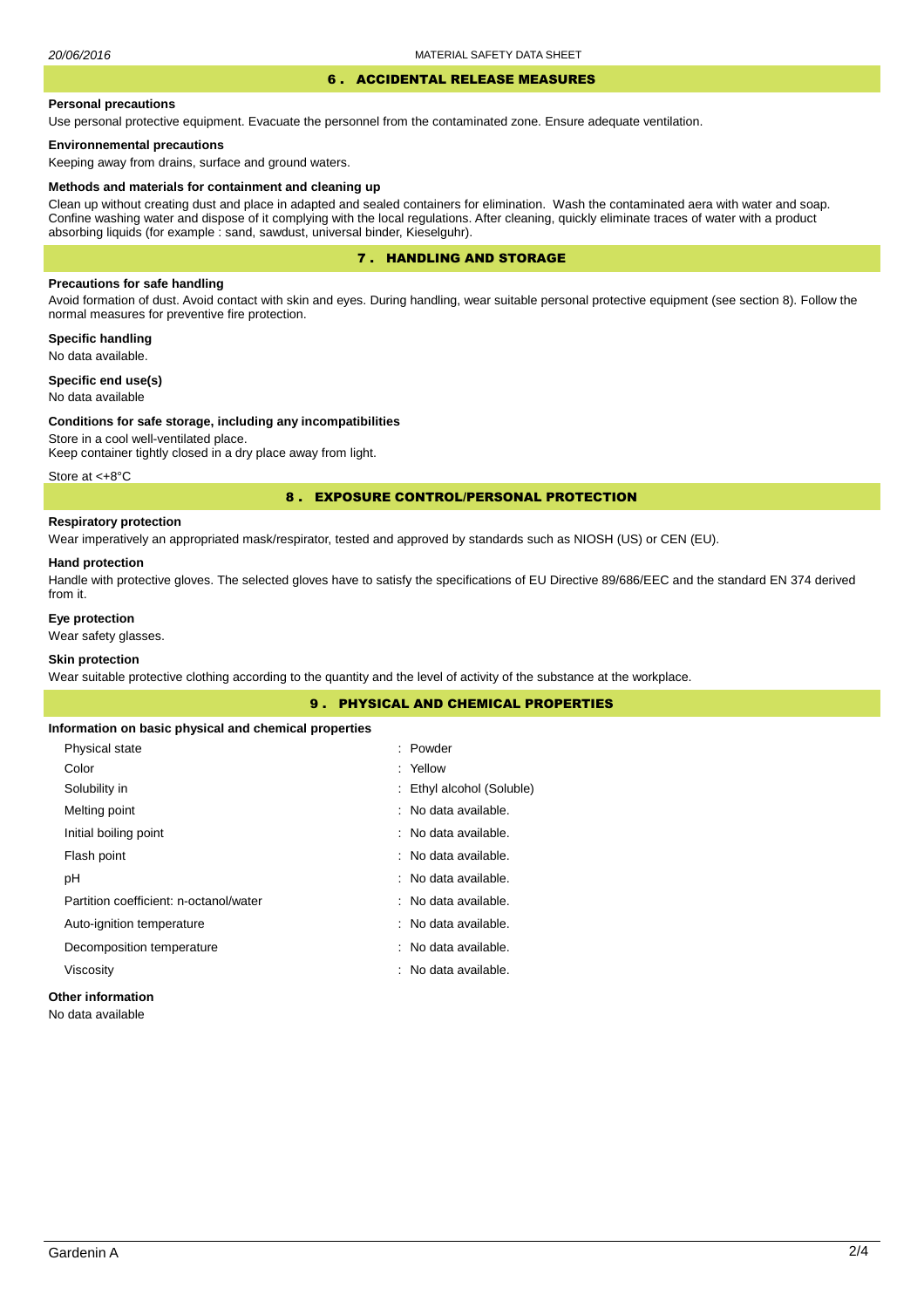#### 10 . STABILITY AND REACTIVITY

#### **Reactivity**

No data available.

## **Chemical stability**

Stable under recommanded storage conditions.

#### **Possibility of hazardous reactions**

No hazardous reactions during storage and handling complying with the instructions.

**Conditions to avoid**

No data available.

**Incompatible materials**

No data available.

## **Hazardous decomposition products**

No hazardous decomposition products if the instructions for handling and storage are respected. During high overheating of the substance or during a fire, hazardous decomposition products may be produced.

## 11 . TOXICOLOGICAL INFORMATION

## **Acute oral toxicity**

No data available.

## **Acute dermal toxicity**

No data available.

#### **Acute inhalation toxicity**

No data available.

## **Skin Corrosion**

No data available.

#### **Skin Irritation**

No data available.

## **Serious Eye Damage**

No data available.

## **Eye Irritation**

No data available.

## **Respiratory Sensitisation**

No data available.

#### **Skin Sensitisation**

No data available.

## **Germ Cell Mutagenicity**

No data available.

## **Carcinogenictiy**

No data available.

## **Reproductive Toxicity**

No data available.

## **Specific Target Organ Toxicity - Single Exposure**

No data available.

## **Specific Target Organ Toxicity - Repeated Exposure**

No data available.

#### **Aspiration Hazard**

No data available.